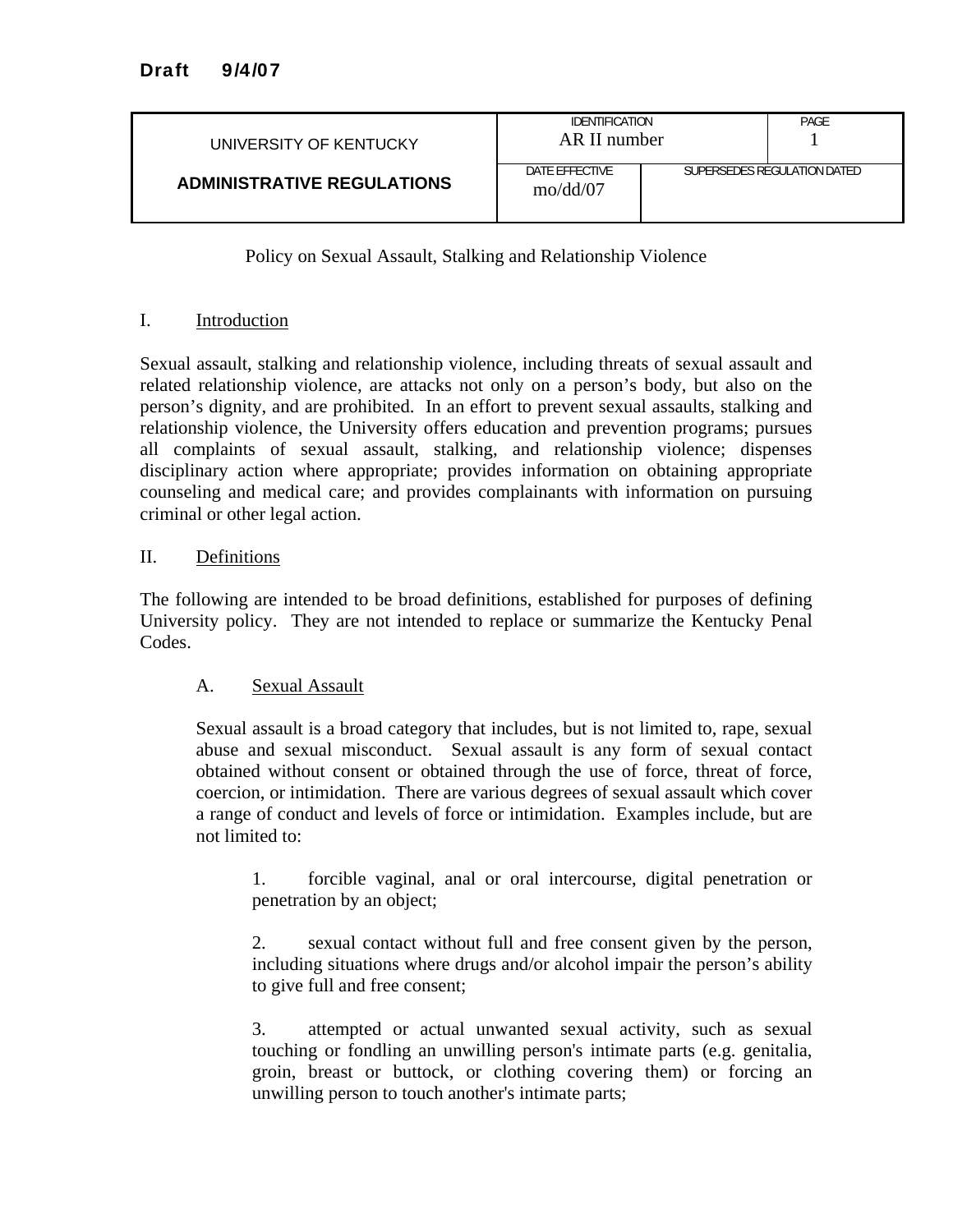4. sexual contact when the perpetrator knows the person is unaware of the sexual contact; and

5. sexual contact when the person is below the statutory age of consent.

## B. Stalking

A course of conduct directed at a specific person that is unwanted, unwelcome or unreciprocated and that would cause a reasonable person to fear for his or her safety, security or well-being. Stalking includes repeated harassing or threatening (implicit or explicit) behaviors. Examples include, but are not limited to:

- 1. following a person;
- 2. appearing at their home, place of business, or classrooms;
- 3. making harassing phone calls;
- 4. mailing or leaving electronic or written messages or objects; and
- 5. vandalizing personal property.

# C. Relationship Violence

Relationship violence occurs when one partner tries to maintain power and control over the other through actual or threatened physical or sexual violence or psychological and emotional abuse. These acts may be directed toward a spouse, an ex-spouse, a current or former boyfriend or girlfriend, or a current or former dating partner.

# D. Consent

Consent is the act of knowingly and voluntarily agreeing, verbally or nonverbally, to engage in sexual activity. Consent cannot be granted by an individual who:

- 1. is incapacitated by any drug or intoxicant,;
- 2. has been purposely compelled by force or threat of force;
- 3. is unaware that the act is being committed;
- 4. is impaired because of a mental or physical condition;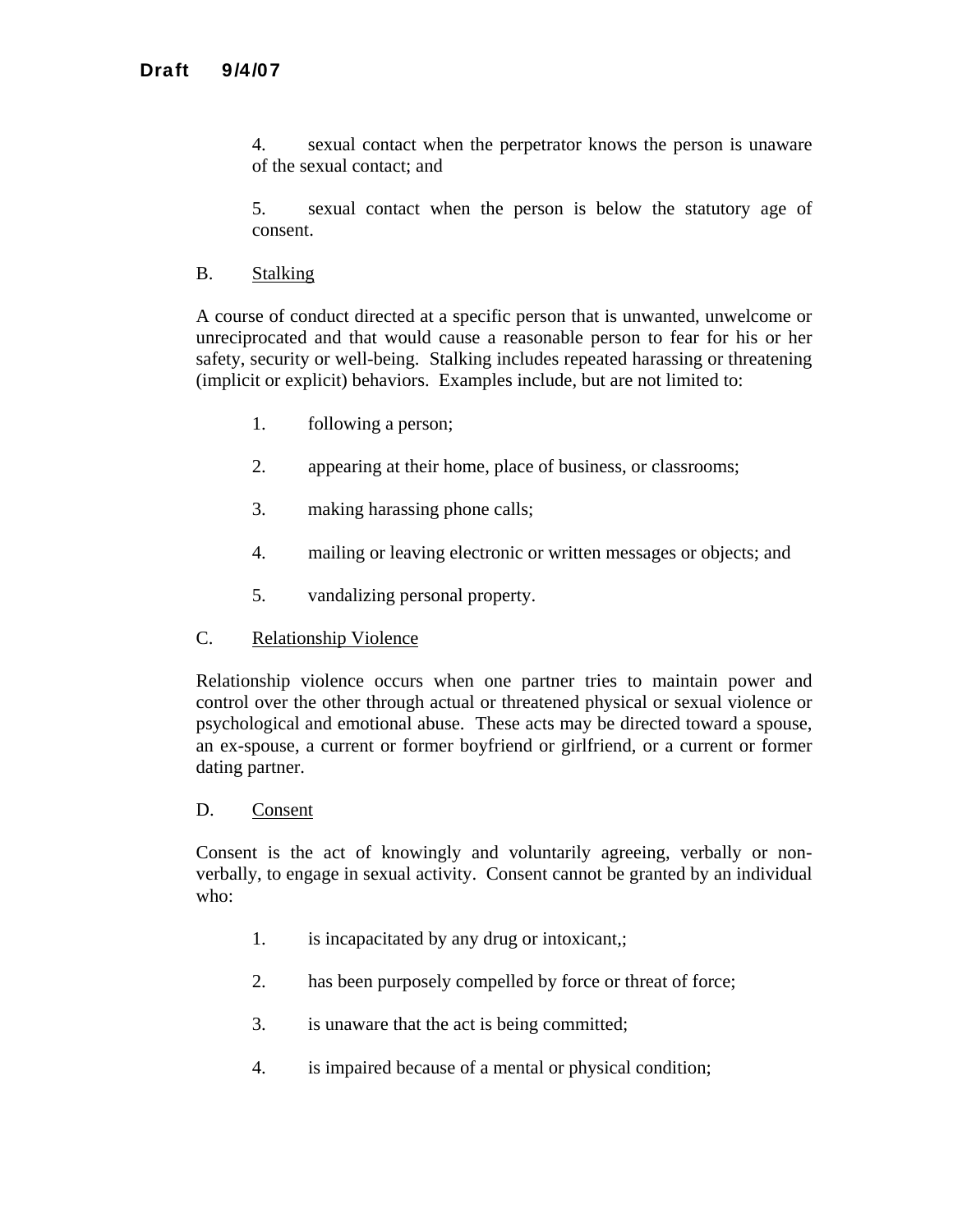# Draft 9/4/07

- 5. is coerced by supervisory or disciplinary authority;
- 6. is less than the statutory age of consent.

## E. Complainant

A complainant is anyone who reports or alleges that she or he has been a victim of sexual assault, stalking or relationship violence.

## F. Respondent

A respondent is anyone against whom a report or allegation of sexual assault, stalking or relationship violence is made.

## III. Prohibited Acts

- A. Every member of the University community is prohibited from:
	- 1. engaging in sexual assault, stalking or relationship violence;

2. retaliating in any manner against any individual who reports sexual assault, stalking or relationship violence;

3. interfering with procedures to investigate or redress a complaint of sexual assault, stalking or relationship violence; and

4. making an intentionally false accusation of sexual assault, stalking or relationship violence through the University's procedures.

B. Any member of the University community who engages in one of these prohibited acts against any other member of the University community may be subject to disciplinary action and appropriate sanctions.

### IV. Reporting and Filing Complaints

A. The University encourages the reporting of sexual assault, stalking and relationship violence to the appropriate University officials. A report is an account or description of a specific incident. An incident may be reported without filing a formal complaint.

B. Filing a formal complaint is different from reporting an incident. A formal complaint is a request for the University to investigate an incident and take appropriate actions.

C. Sexual assault, stalking and relationship violence may be reported to UK Police, Lexington Fayette Urban County Police, the Dean of Students Office,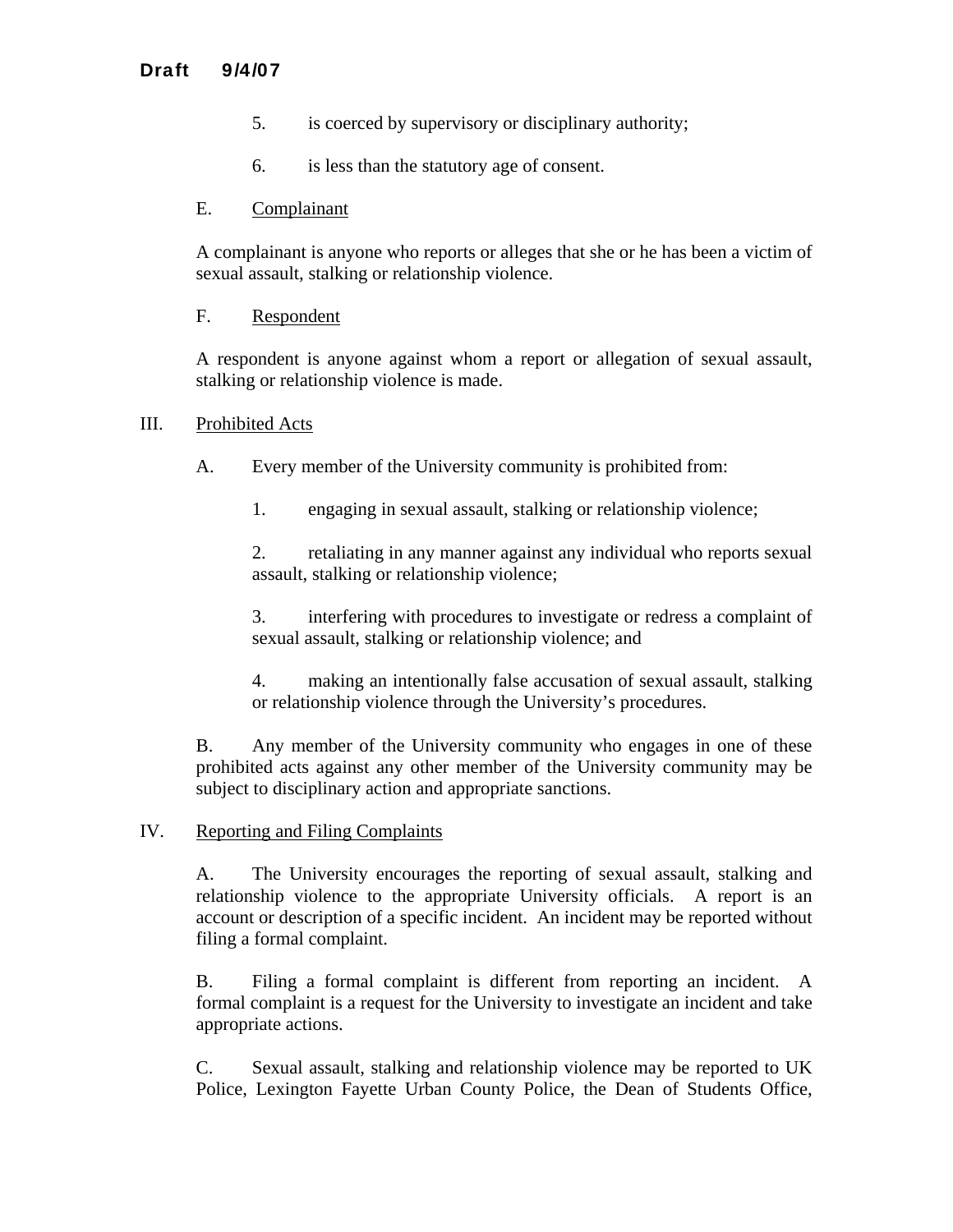Violence Intervention and Prevention Center, or to any University official. All University personnel are encouraged to immediately refer sexual assault, stalking or relationship violence reports to Violence Intervention and Prevention Center, where the person will be counseled on the options, including legal redress.

# V. Rights of the Complainant

A. The complainant has the right to have any and all reports and formal complaints of sexual assault, stalking or relationship violence be treated seriously.

B. The complainant has the right to be treated with dignity and respect.

C. The complainant has the right to be free from undue coercion of any kind from University personnel. Such coercion includes but is not limited to:

1. pressuring the complainant to report, not to report, or to under-report sexual assault, stalking or relationship violence;

2. suggesting that the complainant is somehow responsible for the sexual assault, stalking or relationship violence;

3. suggesting that the complainant negligently contributed to or assumed the risk of being sexually assaulted, stalked, or becoming a victim of relationship violence; and

4. suggesting that the complainant or the University might incur unwanted publicity or humiliation by reporting the sexual assault, stalking or relationship violence.

D. The complainant has the right to choose whether or not to file a formal complaint. There may be circumstances, however, such as the status of the alleged assailant or the seriousness of the offense, in which the University must investigate and take action to protect the complainant or other members of the University community. The Violence Intervention and Prevention Center is available to counsel complainants on their options, including legal redress.

E. The complainant has the right to be fully informed in a timely manner of their rights and options, including the necessary steps and potential consequences of each option.

F. A student complainant has the right to change University housing and academic arrangements if such changes are reasonably available. An employee complainant may consult with Human Resources regarding available options.

VI. University Disciplinary Procedures